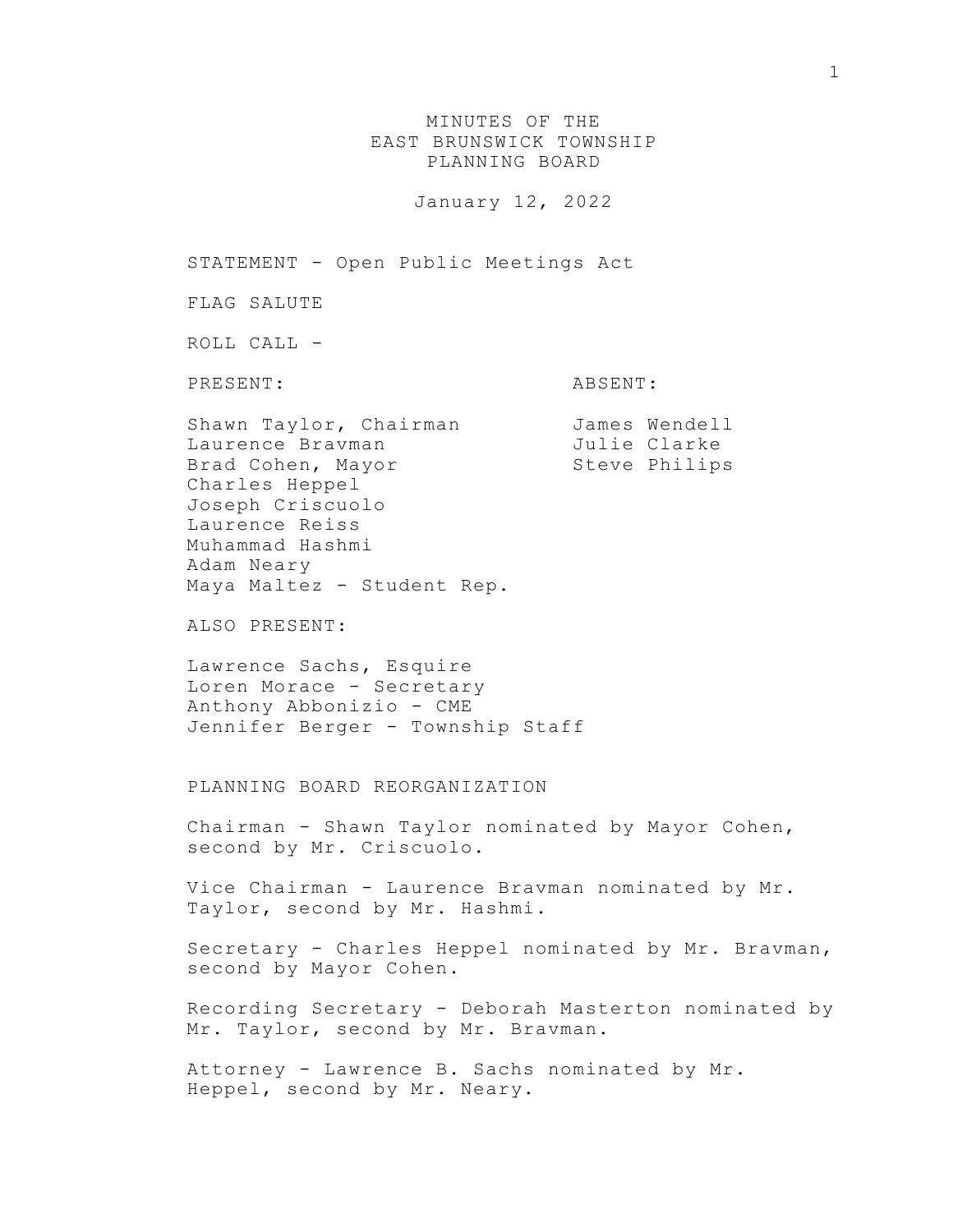Engineer - CME Associates nominated by Mr. Criscuolo, second by Mr. Bravman.

Conflict Engineer - Remington Vernick Engineers nominated by Mr. Taylor, second by Mayor Cohen.

Conflict Attorney - Shamy, Shipers & Lonski, P.C., nominated by Mr. Criscuolo, second by Mr. Heppel.

## ADJOURNMENT

Motion to adjourn by Mr. Criscuolo, second by Mr. Neary. Meeting adjourned at 8:04 p.m.

MR. SACHS: Good evening, everyone, this is the January 12, 2022, East Brunswick Township Planning Board meeting. In accordance with the Open Public Meeting Law, on November 18, 2021, notice of this meeting stating the time, date, and location was sent to the Home News Tribune, filed with the township clerk, and posted on the bulletin board in the lobby of the municipal building. A copy of this notice will be incorporated into the minutes of this meeting.

The chair reserves the right to call any application in an order different from that appearing on the agenda. On each application, the chair will give the public an opportunity to comment.

The planning board will entertain no new business after 10 p.m. and will close all proceedings at 10:30 p.m.

Loren, can we put the flag up for the pledge of allegiance. Do we have that? Or if not, we'll just rise.

(Flag salute) MS. MORACE: Thank you, Mayor. MR. SACHS: Loren, if you can call the roll, please. MS. MORACE: Yes. Mr. Neary. MR. NEARY: Here. MS. MORACE: Mr. Hashmi. MR. HASHMI: Here.

MS. MORACE: Mr. Philips. Mr. Reiss.

MR. REISS: Here.

MS. MORACE: Miss Clarke. Mr.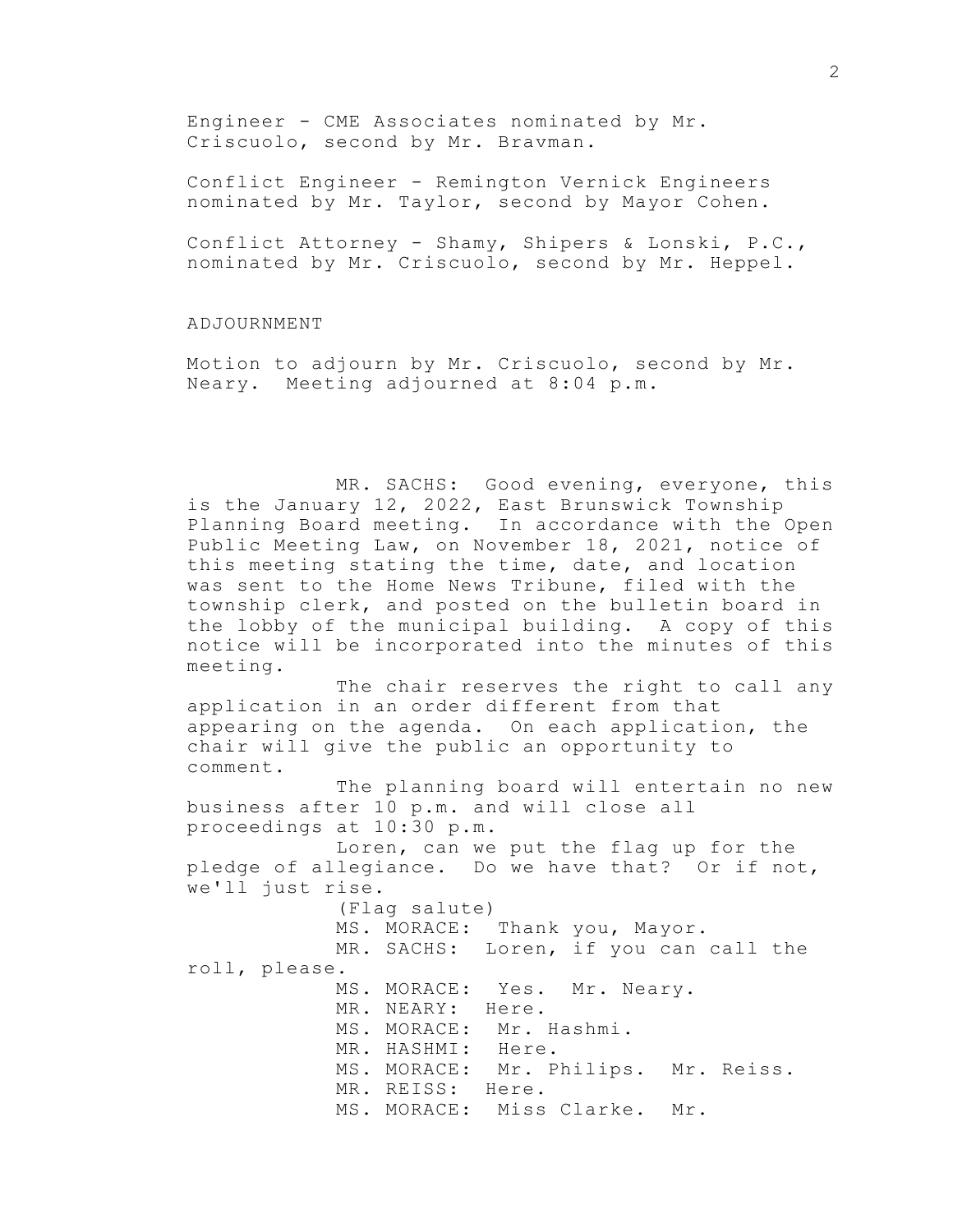Criscuolo.

MR. CRISCUOLO: Here. MS. MORACE: Councilman Wendell. Mr. Heppel. MR. HEPPEL: Here. MS. MORACE: Mr. Bravman. MR. BRAVMAN: Here. MS. MORACE: Mayor Cohen. MAYOR COHEN: Here. MS. MORACE: And Chairman Taylor. THE CHAIRMAN: Here.

MR. SACHS: Okay. Welcome, everyone, to the planning board reorganization meeting. As you're all aware, and the members of the public who might be watching in, every January at the first meeting of the planning board, we have to reorganize and appoint various officers and professionals for the year. So the first order of business will be for chairman, and I would like to entertain a motion for chairman of the planning board for the year 2022. Mayor.

MAYOR COHEN: Yes --

MR. HEPPEL: Nominate Shawn Taylor. MAYOR COHEN: I'm sorry. Yeah, I'd like

to put in the -- nominate my friend Shawn Taylor for chairman again of the planning board. Long-term resident of the Township of East Brunswick, someone who knows this town inside and out. Done a phenomenal job all these years as chairman of the planning board, and I truly believe that this year there's a lot of opportunities for all of us to put a big imprint on what the next generation of East Brunswick's going to look like, and I can't really think of a better person to take on that responsibility and role and honor other than my friend Shawn Taylor.

MR. CRISCUOLO: I'd like to second that nomination.

MR. SACHS: Thank you, Mayor. Thank you, Mr. Criscuolo. I'm assuming no further nominations. If that being the case, we'll close the nominations for chairman.

Loren, can you please call the roll for chairman Shawn Taylor.

> MS. MORACE: Mr. Neary. MR. NEARY: Yes. MS. MORACE: Mr. Hashmi. MR. HASHMI: Yes. MS. MORACE: Mr. Reiss. MR. REISS: Yes.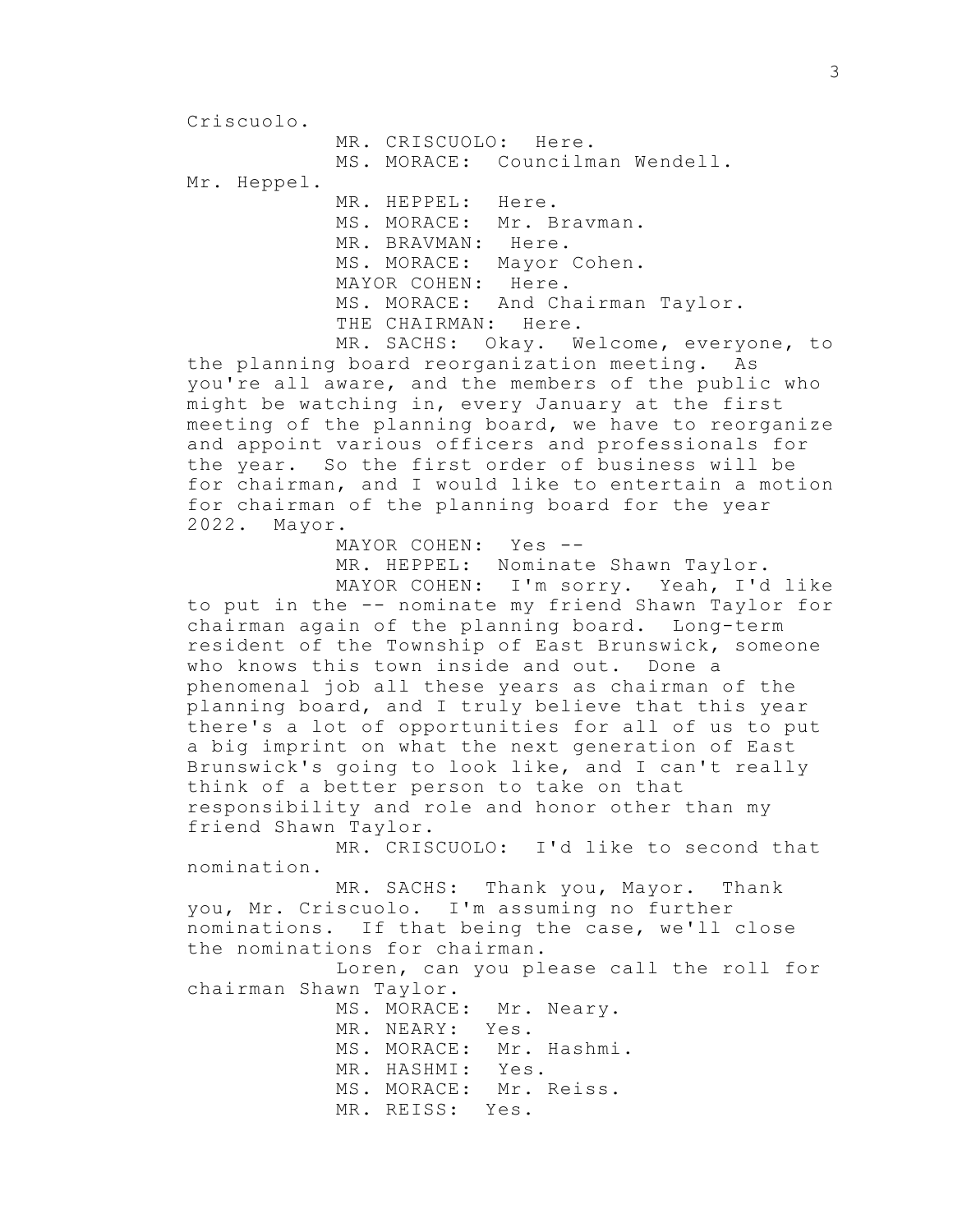MS. MORACE: Mr. Criscuolo. MR. CRISCUOLO: Yes. MS. MORACE: Mr. Heppel. MR. HEPPEL: Yes. MS. MORACE: Mr. Bravman. MR. BRAVMAN: With pleasure, yes. MS. MORACE: Mayor Cohen. MAYOR COHEN: Absolutely, yes. MS. MORACE: Chairman Taylor. THE CHAIRMAN: I'll abstain.

MR. SACHS: Okay. Congratulations. I'm handing over -- I'm going to hand over the virtual gavel to you.

THE CHAIRMAN: The virtual gravel. First of all, just real quickly and then we'll go on and finish up the reorg, but, you know, I just want to say -- and I always make my friend Larry Bravman smile when I say this -- I'm the dumbest guy up here, and you all make me look good. Our new member, Adam Neary, saying, yeah, he's right. But it really is a pleasure and an honor serving with all of you.

This is an extraordinary board. I've, you know, I have been to a lot of local planning board, and with Shawn Taylor on it or without Shawn Taylor on it, it is an extraordinary board and extraordinary group of dedicated citizens who selflessly serve the township that we so love, and that has been true. You know, I've been, I don't know, it's my 22nd or whatever -- however many years I've been up here. I've served with Democrats. I've served with Republicans. I've served with people who I have no idea what their politics are. And I can say that without exception, the number 1 priority on all of those citizen volunteers were what's good for East Brunswick, and that's why we're all sitting here.

Thanks to the leadership of Mayor Cohen and others, we are entering into a very exciting time in East Brunswick. This has been an extraordinarily difficult couple of years with COVID, and I pray to God that we are entering into its final phase.

But having said that  $-$  and I deal with, you know, the East Brunswick staff, not all that directly because from the first day of being elected chairman, I recognize that I am the citizen planning board chairman. I am not the director of planning. I do not work for the town. So I try to -- while they are extraordinarily helpful and supportive, I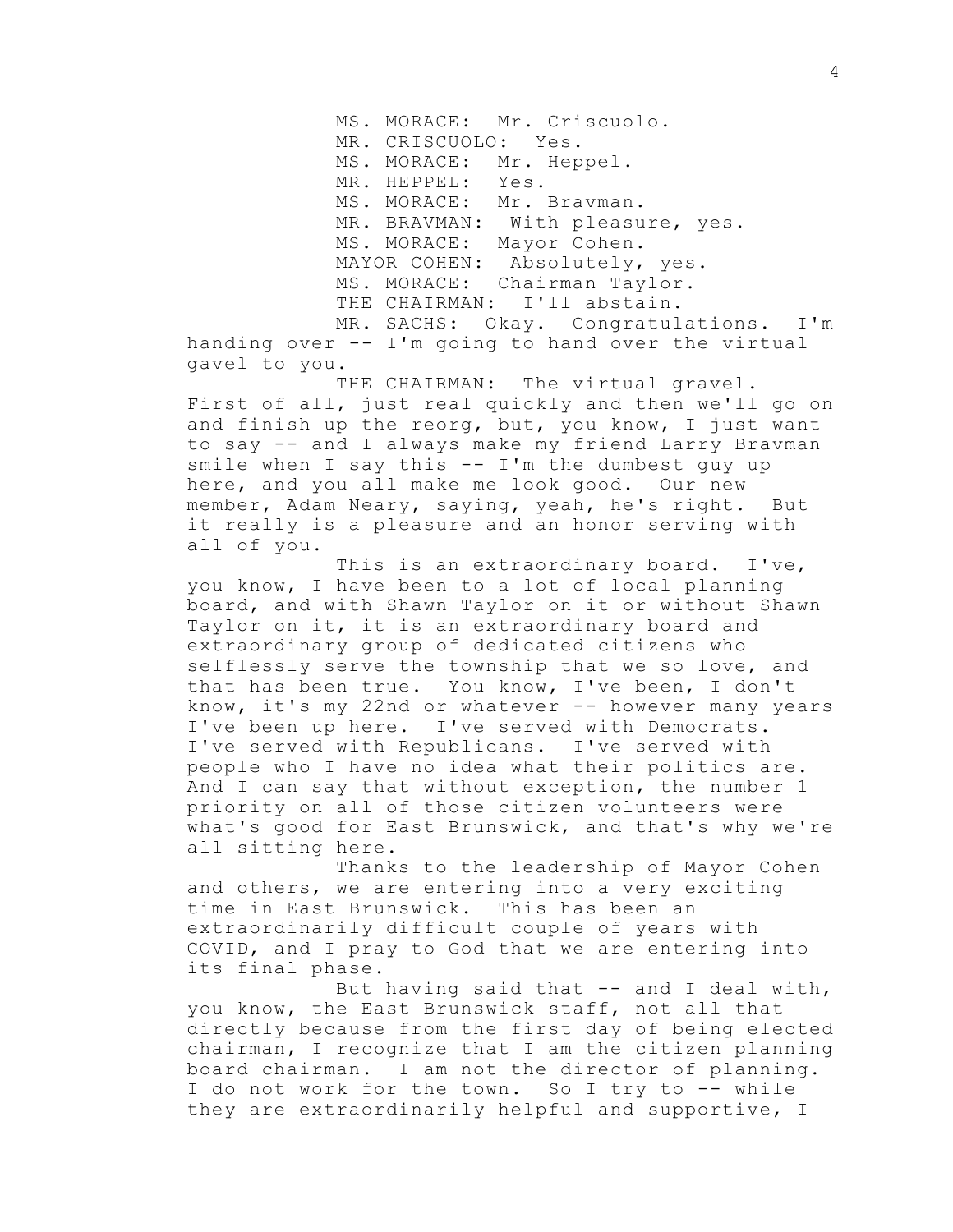try to keep my distance under the able leadership of our BA, Joe Criscuolo, who I have known for more years than either of us want to remember. He's doing a great job under Brad's leadership. So I want to just thank and send sincere thank you to Loren and Keith and every -- all of the staff. They are, like I said, wonderfully supportive. They do a wonderful job. And thank you all again for putting your trust in me. I consider you all friends, although Muhammad was a little slow with his yes. I got nervous there.

MR. HASHMI: I was looking for the mute button, Shawn.

THE CHAIRMAN: But I thank all of you. I looked forward to serving another year with all of you.

And with that, I will move on with the reorganization. The next seat to fill is vice chair. I'm going to use the chair's privilege and take this opportunity to nominate once again for vice chair my good friend Larry Bravman, who has been an outstanding vice chair, another great East Brunswick guy. He and his family are just such great examples of what's best about East Brunswick.

Larry, I know how busy you are professionally, and I can't believe that your youngest is 18. I didn't realize you with that old. I wouldn't say that about Stacy because she'd hit me. But it is my great pleasure to put in Larry -- Lawrence Bravman's name in nomination for vice chair. Do I have a second?

MR. HASHMI: Second.

MR. NEARY: I'll second.

THE CHAIRMAN: Mr. Hashmi seconded. Hearing none other and seeing no other nominations, all those in favor of Larry Bravman for vice chair, just raise your hand. Okay. And that's good. And, Mr. Bravman, I'm assuming you're abstaining.

MR. BRAVMAN: I will abstain. Don't want to influence anyone incorrectly.

> THE CHAIRMAN: Congratulations. MR. BRAVMAN: Thank you.

THE CHAIRMAN: Like to say a few words? MR. BRAVMAN: I actually look forward

again to serving as the vice chair. I look forward this year. As the mayor said, hopefully there's some really good things coming down the pike. This board does phenomenal things. We're, you know, professionally we have a great township staff. I truly enjoy working with them as a planning board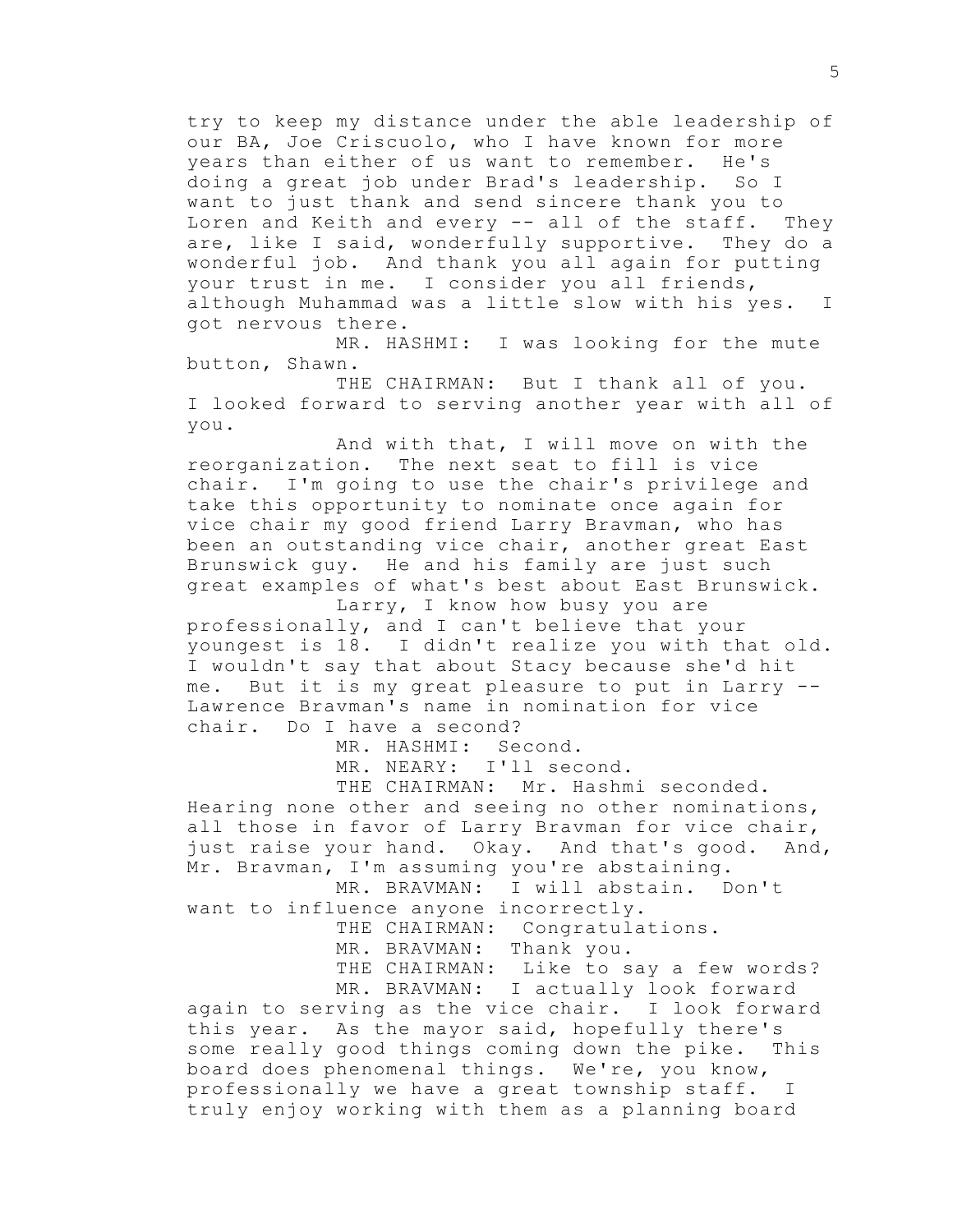member. It's a great experience, and I truly enjoy doing it, and I just look forward to working with the staff, working with my fellow board members, filling in when Shawn's not around and leading the board, and working with it on all the applications. So hopefully 2022 will bring some really good things for the township.

THE CHAIRMAN: Thank you. The next position we're filling is for secretary. Do I have any nominations?

Charlie, I assume you're going to want to serve again, correct.

MR. HEPPEL: Correct.

MR. BRAVMAN: I would like to nominate Mr. Heppel.

> THE CHAIRMAN: Do I have a second? MAYOR COHEN: I'll second.

THE CHAIRMAN: Mayor will second. Any other nominations? Seeing none, all those in favor of Charles Heppel for secretary, raise your hand, please. Okay. That's good.

> Charlie, I guess you want to abstain? MR. HEPPEL: I will abstain.

THE CHAIRMAN: I will once again take the chair's prerogative and say a few words about my fellow Yankee fan. Charlie, I don't know how many years you've been on the board or been secretary. I think maybe even a little longer than me or about the same time. I don't really remember.

MR. HEPPEL: Long time since, you know, I joined the board in '99. I think you joined a couple years ahead of me. And been secretary for many, many years.

THE CHAIRMAN: But as maybe some of you don't know because not everyone has been around as long as Charlie and I have. You know, Charlie was a local banker in town and always did wonderful - professionally always did wonderful things for the community, he and his bank, and now he's living the life of leisure. Still does wonderful things for the town. And, you know, you are someone who always looks out and makes sure that the business interests in East Brunswick gets -- get treated fairly when they come before this board, and your business perspective is really invaluable and has been over the years, Charlie. I'm so happy that you agreed to serve once again as secretary, and, you know, it's really a joy to serve with you, as it is to serve with the entire board.

Charlie, would you like to say a few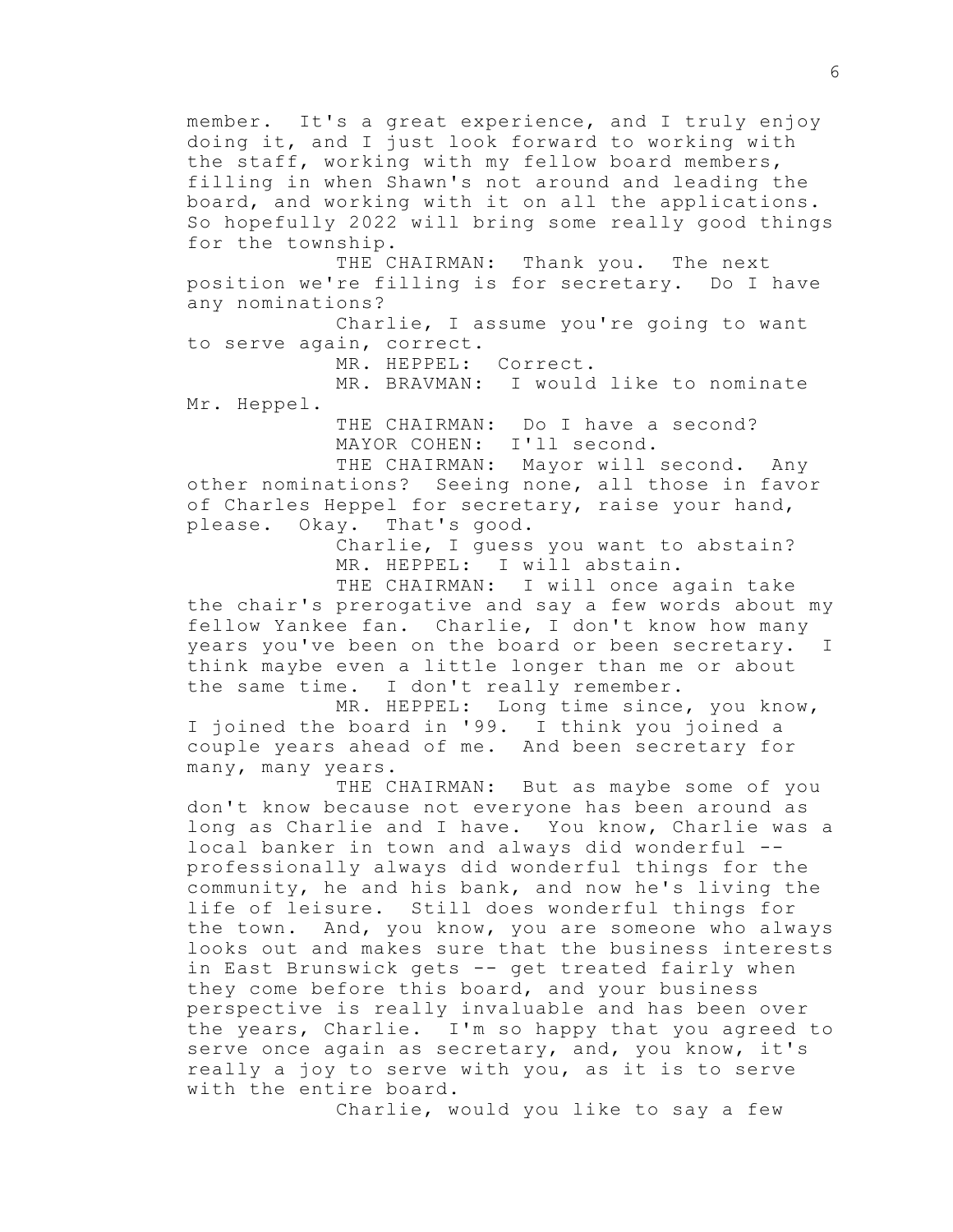words?

MR. HEPPEL: Just a few words. First, thank you very much, Shawn. Although I cannot say what you occasionally will say at meetings, you point out you and Larry and somebody else have been in East Brunswick like since forever, born, grown up here, and went to school together. As of this summer, I will live in East Brunswick 50 years, so I'm not you guys, you know, where you're at, but I've enjoyed working with everybody over the years and go back to beginning again with you Shawn, Larry, with Larry Sachs, and then, Larry Bravman, you came on just a few years later, and as I've gone along, I've been blessed with work with such good people. Everybody really cares, and the effort is all there. The heart's in the right place, and I really believe that we look out for everybody when we review an application, you know, no matter what it is, and we're a good group, and I think we have an interesting year coming up, and I thank you for reelecting -- reappointing me. I'm passing up the giants GM job for this. So thank you, guys.

THE CHAIRMAN: Well, when you look at that roster, I don't blame you.

MR. CRISCUOLO: Why would you want to take a step down?

THE CHAIRMAN: And, you know, you notice the mayor really liked that one, but look, his Saints didn't do too good this year.

MAYOR COHEN: It was a terrible year, terrible. I would think that if you got God on your side, they should have done better than that.

MR. SACHS: Right. Touched by the hand of God.

THE CHAIRMAN: The next position is recording secretary, and you'll excuse me if I don't remember the person's name. Who --

MS. MORACE: Deborah Masterton.

THE CHAIRMAN: Deborah Masterton. I should -- because Deborah's been with us several years, does a great job. So I'd like to put nomination Deborah Masterton for recording secretary. Do we have a second?

MR. BRAVMAN: Second.

THE CHAIRMAN: Second. Seeing no other nominations, I'll close nominations. All those in favor of Deborah Masterton for recording secretary, just raise your hand. Okay. Good. And thank Deborah for all the good work she does for us. Attorney, do I have a nomination for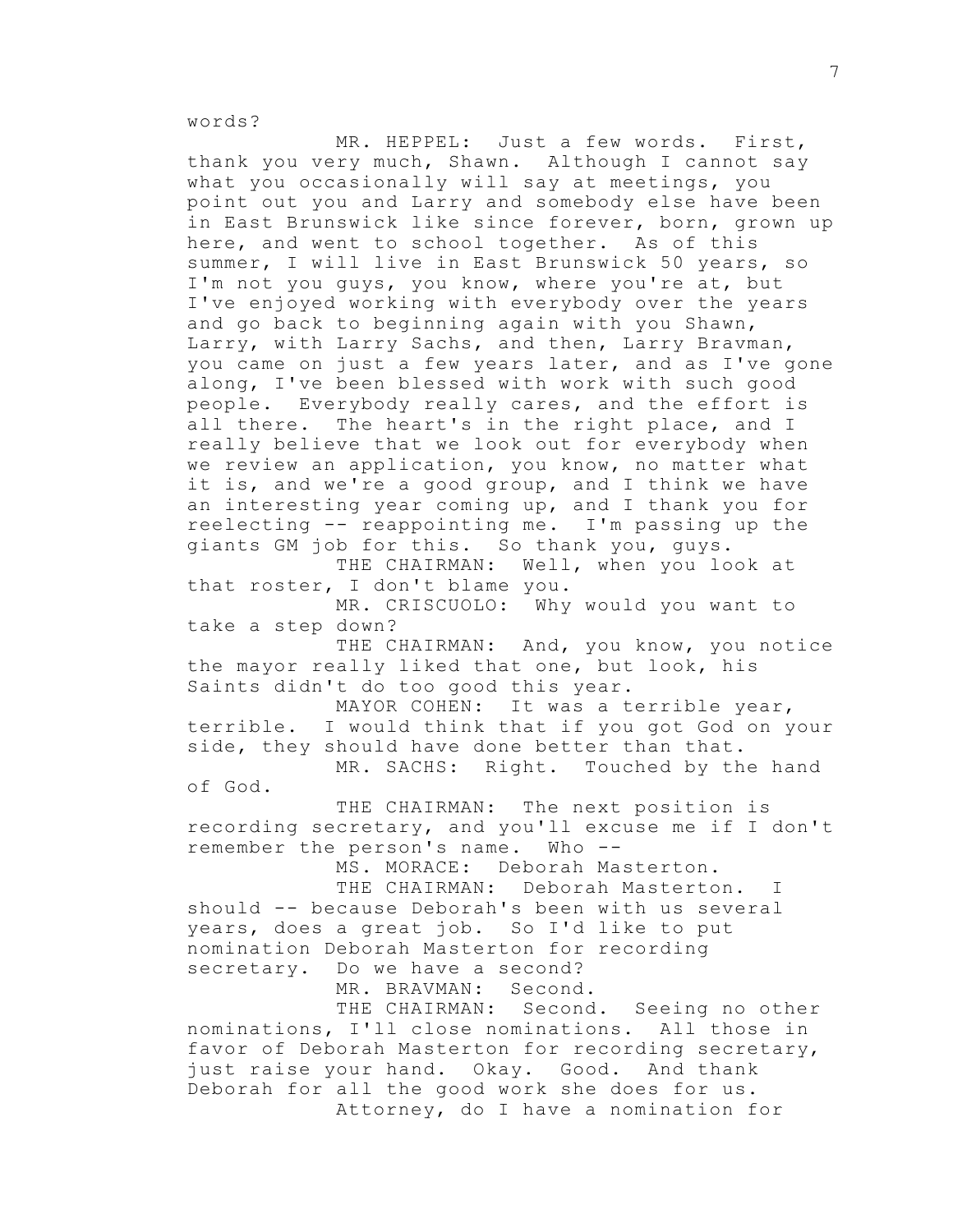attorney of the board?

MR. HEPPEL: I'll nominate Larry Sachs. THE CHAIRMAN: Thank you, Mr. Heppel. Do we have a second for Mr. Sachs? Mr. Neary seconded. Any other nominations? Seeing none, all those in favor of Larry -- do we have to do this - can we do this by voice vote, or do we have to do a roll call?

MR. SACHS: Well, we can -- you know what, since you're been raising hands, it looks like everything's been affirmative, so if you want to continue with the raising of the hands, Shawn, it's fine.

THE CHAIRMAN: Okay. Let's all raise our hands for Larry. Very good. Congratulations, my friend.

MR. SACHS: Thank you, Shawn, and thanks to the board. It really is a pleasure serving this board and working with such fine people, and everybody brings their own experience to this board, and as you know, I've been doing this for a while now, but I have to tell you it never gets old representing this board because it is by far the most competent and professional board that I've ever dealt with, and that's in 38 years of practice. So thank you, and I look forward to serving you again.

MAYOR COHEN: Thanks, Larry.

THE CHAIRMAN: We're happy to -wouldn't be the same without you.

Engineer. Now, do we just do the firm; is that how we do this?

MR. SACHS: Right, we can nominate CME. I know Anthony is here tonight, and he's generally here. But, yes. Lou Ploskonka is here occasionally. You're approving the firm.

THE CHAIRMAN: So would anyone care to -- are there any nominations for engineer?

MR. CRISCUOLO: I nominate CME.

MR. BRAVMAN: And I'll second.

THE CHAIRMAN: Nominated and second by Mr. Bravman. Seeing no other nominations, declare nominations closed. All those in favor of CME as our board engineer, please raise your hand. All right, looks like everybody is good. Good.

I frankly don't remember who we talked about for conflict engineer.

MAYOR COHEN: I think it was Remington Vernick.

THE CHAIRMAN: Remington Vernick, right again. So do -- I will nominate Remington Vernick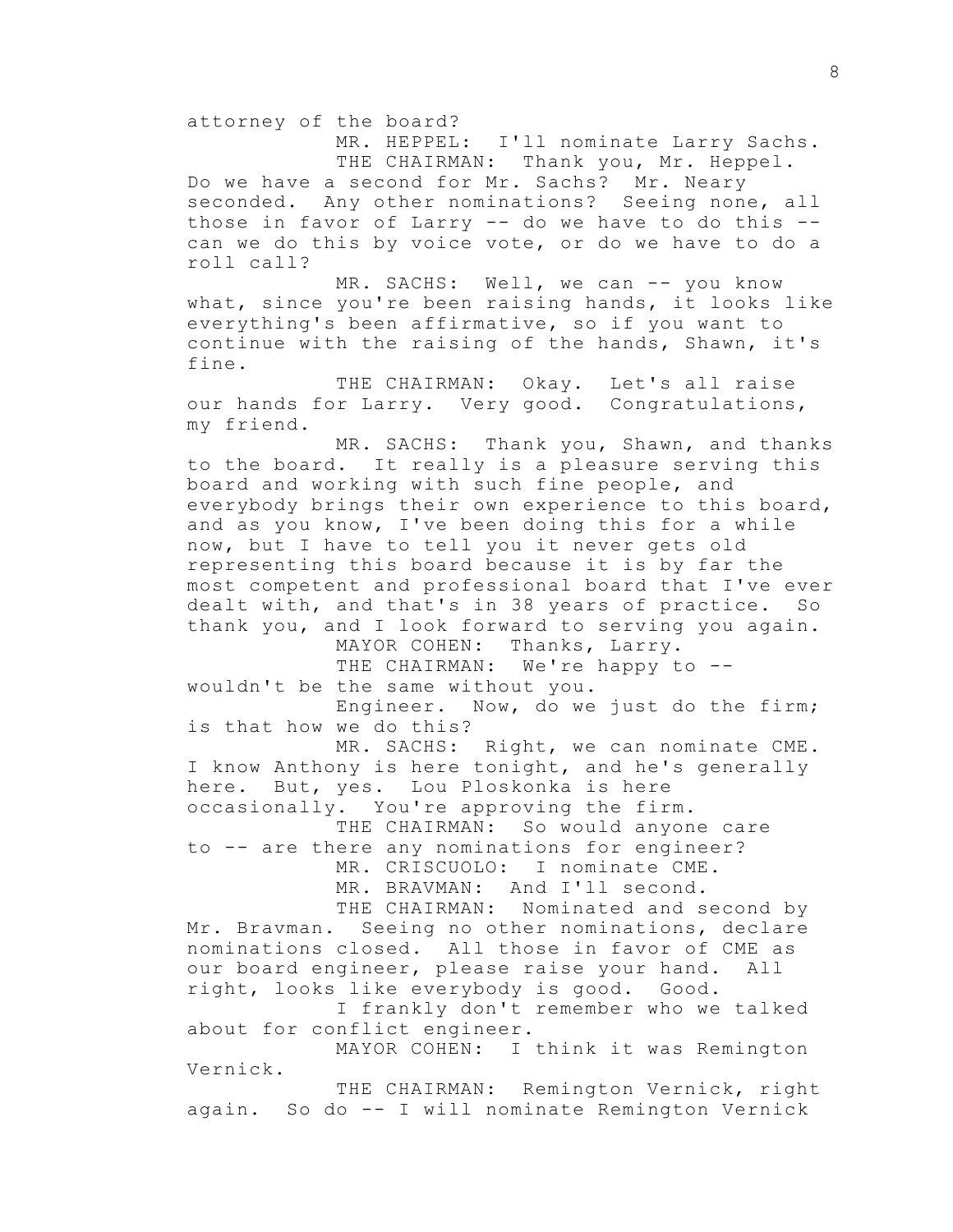for our conflict engineer. Do we have a second? MAYOR COHEN: I'll second. THE CHAIRMAN: Mayor Cohen seconded. Any further nominations? Seeing none, all those in favor of Remington Vernick as conflict engineer, raise your hand, please. Okay. Good. And then the last -- MS. MORACE: Last is conflict attorney. THE CHAIRMAN: Conflict attorney. MR. CRISCUOLO: Like to nominate Dave Lonski. THE CHAIRMAN: Okay. Do we have a second for Dave Lonski? MR. REISS: I do. THE CHAIRMAN: Seconded by Mr. Reiss. Okay. Any other nominations? Seeing no other nominations, all those in favor of Dave Lonski as conflict engineer, raise your hand. MAYOR COHEN: Attorney. THE CHAIRMAN: Conflict attorney. I'm sorry. Raise your hand. Okay. Good. We'll congratulate Dave. And that concludes our nominations. Now, I got an e-mail -- do we have any other business, Larry? Do we have to -- MR. SACHS: No, nothing else tonight, Shawn. No applicants. MAYOR COHEN: Make a quick announcement. THE CHAIRMAN: Yeah, and I'm going to say something, also. MAYOR COHEN: I just wanted to formally welcome Adam Neary to the planning board. As you know, we did a couple of switches in some of these land use boards, and Rachel, who had been in that position, is now on the redevelopment agency, and so we made some additions to the zoning board, and so that opened a position, and I really couldn't think again of a more worthy person, and I know Shawn's going to be happy because he loves to talk about everybody up on the board and how long they've been residents of East Brunswick, and I don't think Adam has ever been a resident of another town, so you should be very happy with that addition to the board. But a very competent and committed person to the township, and I think he'll do a phenomenal job with this board and especially again considering the applications that we're most likely to be hearing in the year ahead.

THE CHAIRMAN: Thank you, Mayor. MR. CRISCUOLO: Shawn.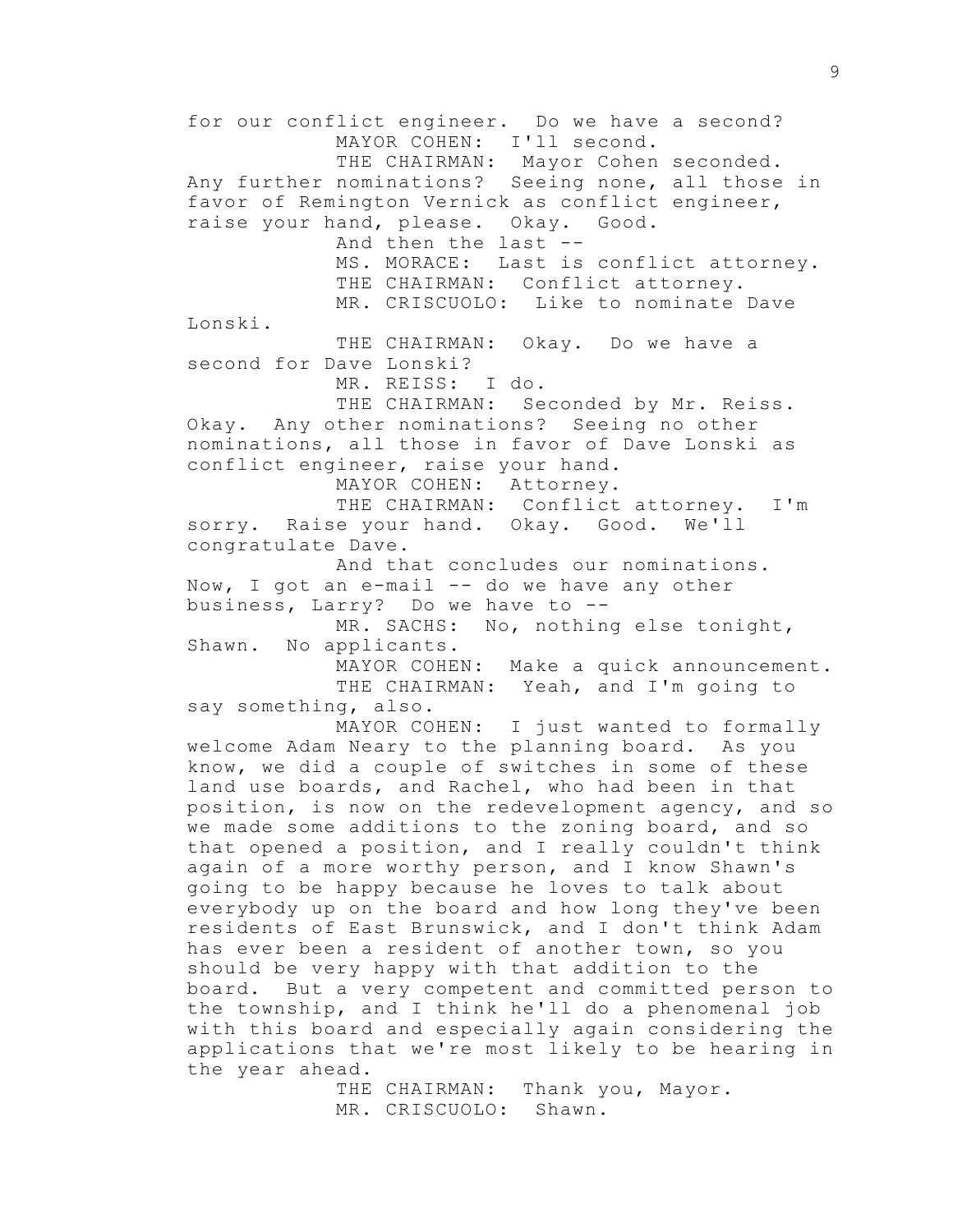THE CHAIRMAN: I wanted to say, you know, I wanted to welcome my long-time friend, Adam Neary, to the planning board, also. I've known -- I guess -- didn't you live like outside of Pittsburgh or something for a while, didn't you, Adam? MR. NEARY: I was actually born in

Pittsburgh.

THE CHAIRMAN: Yeah, he was born in Pittsburgh.

> MR. NEARY: East Brunswick when I was 3. MAYOR COHEN: We won't hold that against

you.

THE CHAIRMAN: No, no, no. Hold against him that he's a Mets fan, but not that he's -- and look, Adam and I have worked together on so many things and so many boards, and, you know, and he's done so much for the town. Another EBHS graduate, always a positive. But it was a swap, an even swap because Rachel was a grad, too. So we're not picking one up. We're just holding our own. But Adam -- I've worked with Adam. Professionally we occasionally have worked together over the years around tons of township stuff, and look, I'm so proud to say that Adam's dad, who most of us know and love, Bill Neary, former mayor Bill Neary, is the one that appointed me to the planning board. I'll never forget when I got the call and Bill said, Shawn, I need a favor. I said -- and I had been on the recreation board and the museum board and a bunch of other stuff in town. He said I need you to serve on the planning board. I said I guess, you know. I said I got to read the packet and, you know. So and he said -- I said, sure, Bill, you know, for you I'll do anything. He goes, well, I need another favor, and I said what, Bill. He goes, I need you to be chairman. So that's how I got into this, and I have loved every second of it, and I often thank Bill and praise his wisdom.

So but, Adam, welcome aboard. I look forward to working with you as we've worked so well in so many other endeavors. Adam, would you like to say a few words to your fellow board members?

MR. NEARY: Thank you, Chairman. Thank you, Mayor, for those words. I'm looking forward to serving on this team and this board. I have long equated the planning board to be kind of like the honors class in high school. This is the best and brightest minds and the hardest working people in town that serve in a volunteer capacity. So I'm looking forward to be a part of this, and again, I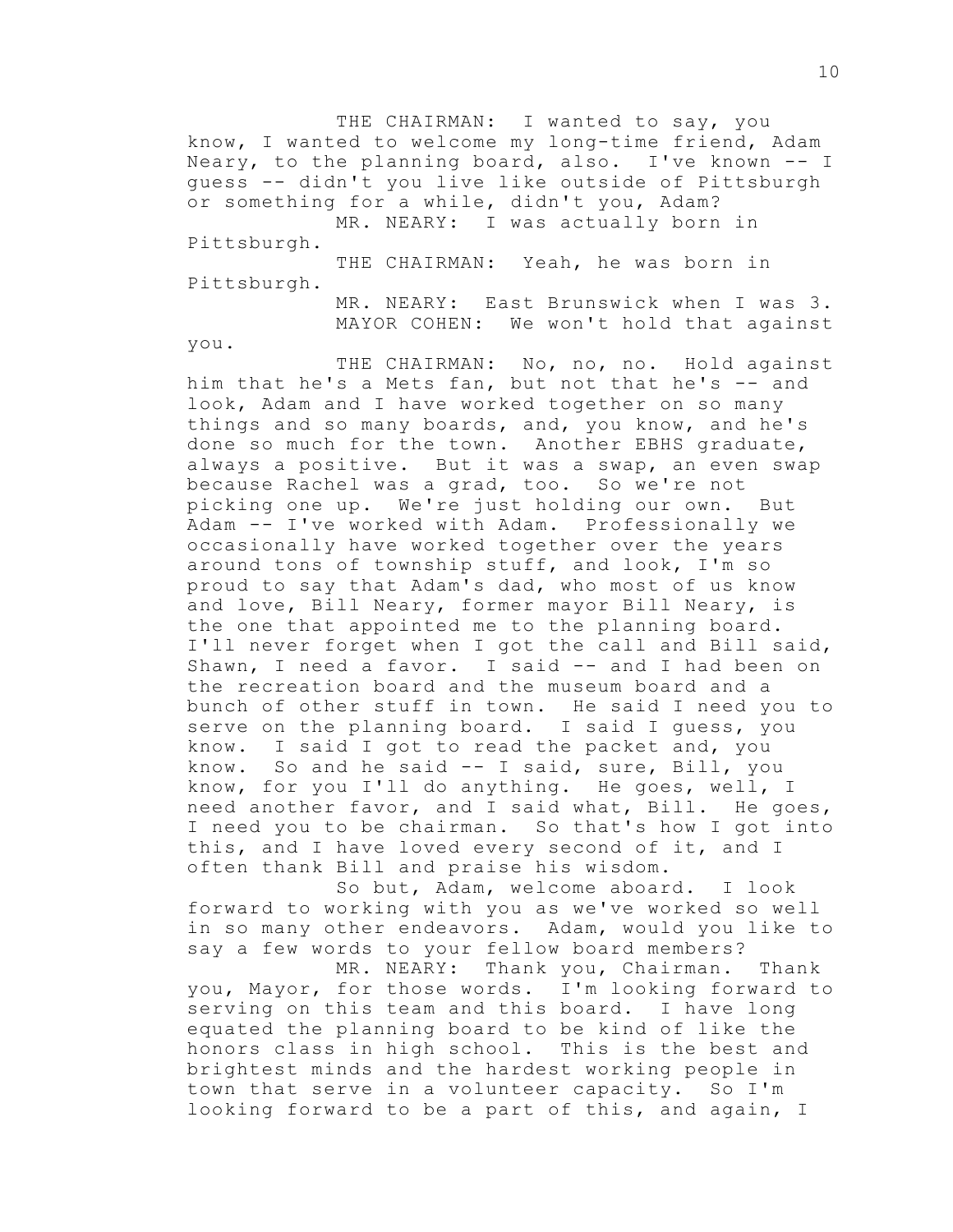also want to recognize the staff. Our East Brunswick staff is some of the best in the state. I work with different municipalities and different state agencies across everywhere in the state, and East Brunswick's always a shining star. So I'm proud not only to be an East Brunswick resident but a life -- almost lifelong resident. I've been here since 1981, so class of '94, proud East Brunswick High School graduate, and I look forward to serving on this board, and notwithstanding some of the mayor's and Charlie and Shawn's problems with the being a Yankee's fan, I think we can all work together. I know that Mr. Philips is not on the board -- not hear tonight, but I know he's a Yankees fan. I've had a long time picking fights with him over baseball, so this will continue along in this atmosphere. So I look forward to serving with many of you. I look forward to being part of this team. I'm looking forward to all the work involved, and I have an entire binder setup of minutes that I've been reading for the last couple of weeks. So again, I want to thank the mayor for this opportunity and look forward to working with you guys.

MAYOR COHEN: Thanks, Adam.

THE CHAIRMAN: Thanks, Adam, and I just want to say a quick word about Rachel and her, you know, and her tenure on the board. It was briefer than I would have liked. In the short time here, she made a big difference. It was a great opportunity for her. I was happy for her to move on to the redevelopment agency, sad to see her leave, and I would like -- would like to ask Loren to, you know, prepare a nice resolution for the board to present to Rachel. I would prefer to do it next time we're in person, you know, instead of doing something virtual. But I thank Rachel for her service and wish her well in her new endeavor. She's another, you know, one of the bright shining stars that we have living and working for the town, you know, working for the town and the good of the town and the people of the town. So she will be missed.

MAYOR COHEN: Thank you. THE CHAIRMAN: Brad, if you can pass some of that along to her, that would be appreciated.

MAYOR COHEN: I appreciate that. Thank you.

THE CHAIRMAN: Do we have any other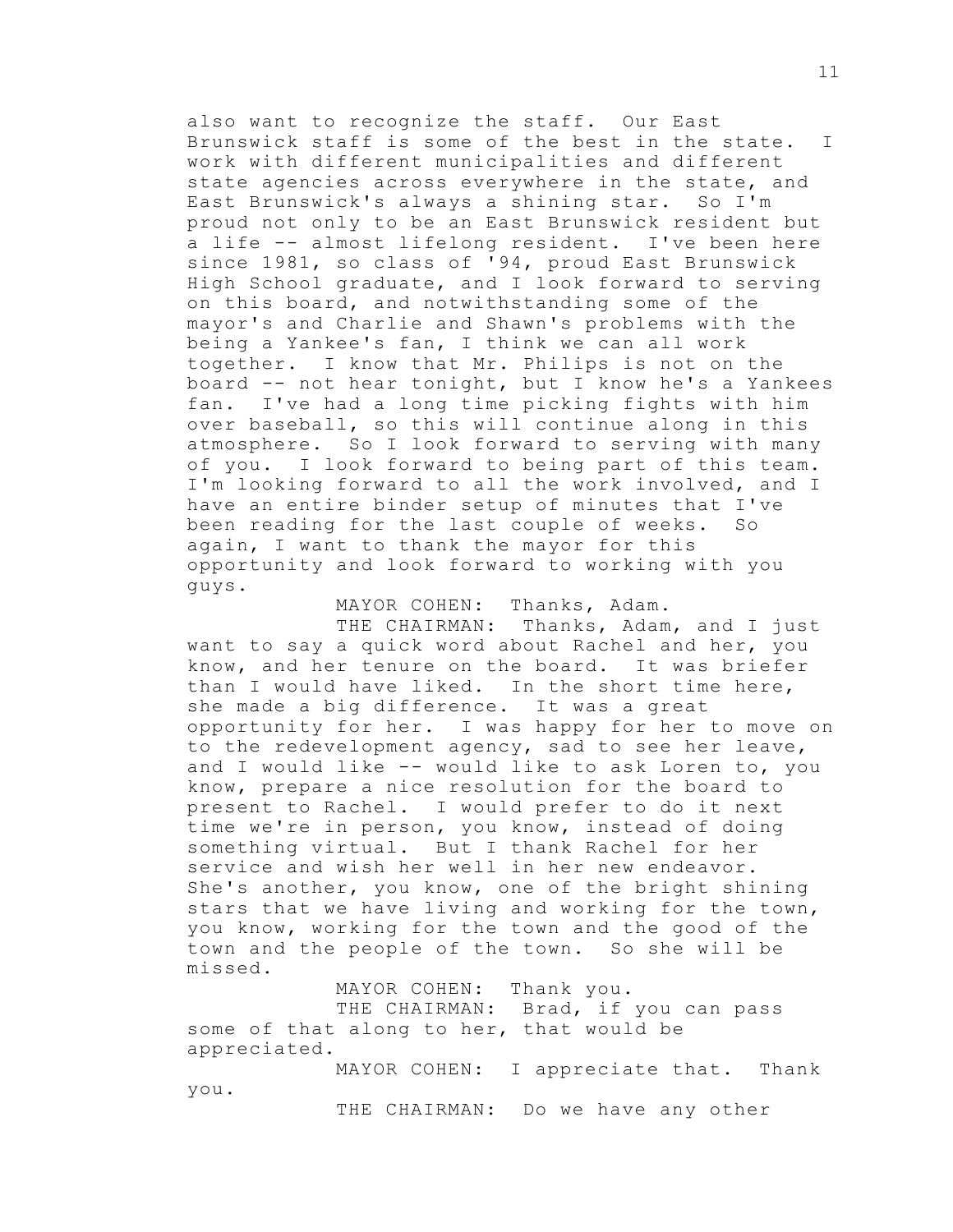business to come before us?

MR. CRISCUOLO: Shawn, I'd like to introduce somebody that's on the call tonight that's a member of our staff in the township. If you could just give me a minute to do that.

THE CHAIRMAN: Of course, Joe.

MR. CRISCUOLO: Reminding people, too, that the engineering and planning department has been evicted from 1 Civic Center Drive. They'll be moving over to Harts Lane in the beginning of February, so there'll be a time period they'll be transitioning over to Harts Lane where DPW is. We've created an environment for the construction department and the planning department over there on Harts Lane in the DPW building. There's been an elevator that's been installed. We're bursting at the seams with everything that we do in the municipality so it makes a good mix to move them over on that side of town where water and sewer and other infrastructure departments are that they work so closely with over time. And we'll certainly miss having, you know, Loren in the building, but we'll see her on planning board days when we're back together. So the second week of February is kind of like the target date. We'll keep everybody apprised of what's going on there.

And I did want to introduce Jennifer Berger, who's on the call. She has been the secretary to the director of planning. Jennifer comes to the municipality with a wealth of knowledge and experience, very strong technical computer skills, very pleasant lady to work with for the residents and the boards, and Jennifer is on the call. If you can wave, Jennifer. That's her.

THE CHAIRMAN: Hi, Jennifer.

MR. CRISCUOLO: If Loren is out, you know, feel free to talk to Jennifer if you have any issues, problems, or concerns, or if you are looking for Keith, she will hunt him down. That's what I use her mostly for. But she's just been such a pleasant addition to our staff complementing Loren and the rest of the team down there in engineering and planning. So I would be remiss if I didn't get an opportunity to introduce Jennifer.

THE CHAIRMAN: Joe, thank you.

Hey, Jennifer. Lovely to meet you. I wish it was in person. Do you want to tell us a little bit about yourself?

MS. BERGER: I'm a resident of East Brunswick for over 31 years.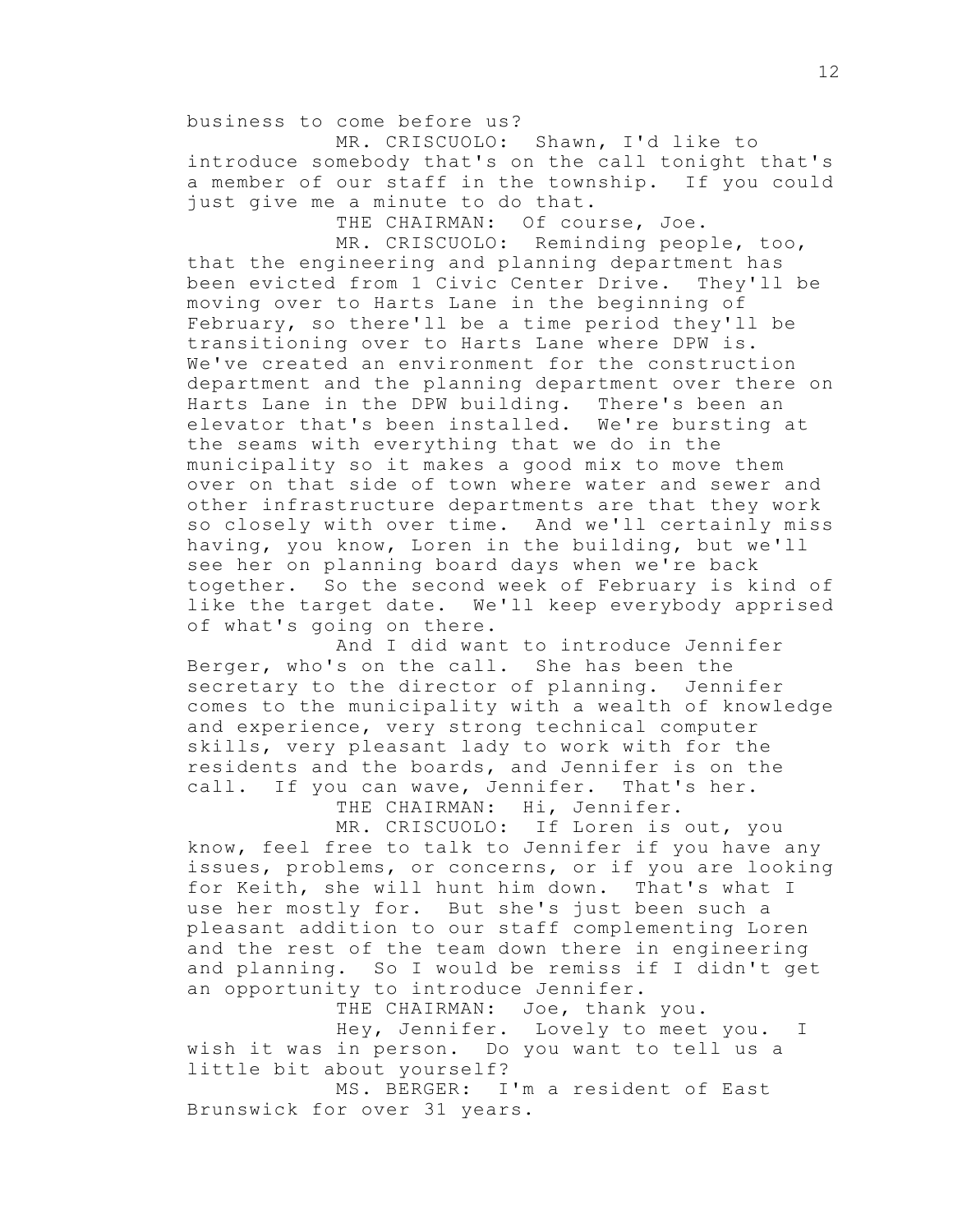THE CHAIRMAN: Wow.

MS. BERGER: We just recent -- 2 years ago unfortunately we moved out. We downsized but didn't go too far. We're back in Helmetta. I just -- I've been working at East Brunswick Township for almost a year. It will be a year in March. And I have tremendously enjoyed my time there so far, and I look forward to continued working there. THE CHAIRMAN: Great. Where did you work before that, if you mind me -- MS. BERGER: Prior to this I worked for First Transit. It's a paratransit company. THE CHAIRMAN: Sure, I'm familiar with it. Great. Well, great to meet you -- virtually meet you, and look forward to working with you in the future. MS. BERGER: Thank you so much, and I'm happy to meet you all. THE CHAIRMAN: Great. MAYOR COHEN: Thanks, Jennifer.

THE CHAIRMAN: Anything else, Loren or Larry, that we need to deal with tonight?

MS. MORACE: No, that's all. Next meeting is January 26. We don't really have anything on the agenda because a lot of the applicants had to renotice, but we can do the resolutions for the reorg that night.

THE CHAIRMAN: Great.

MS. MORACE: So should be another quick meeting.

THE CHAIRMAN: Okay. Nothing wrong with quick meetings.

MR. BRAVMAN: Will that be a virtual meeting do we know?

MS. MORACE: As of right now, yes.

MAYOR COHEN: I think the plan right now is to revisit all of these -- the executive order and all of these meetings based on what the hospital rates and -- look like at the end of January. That was the reason that we put that in to begin with. It's the burden on the hospital system that we're trying to help alleviate by doing this. So if we see that the curve is starting to go in the right direction and numbers are getting better, and then I think we'll be able to revisit this come February, but I would count on still virtual meeting for January.

MR. CRISCUOLO: Remember, folks, the applicants have to notice people. So if there's people that are going to be needing notice, notices,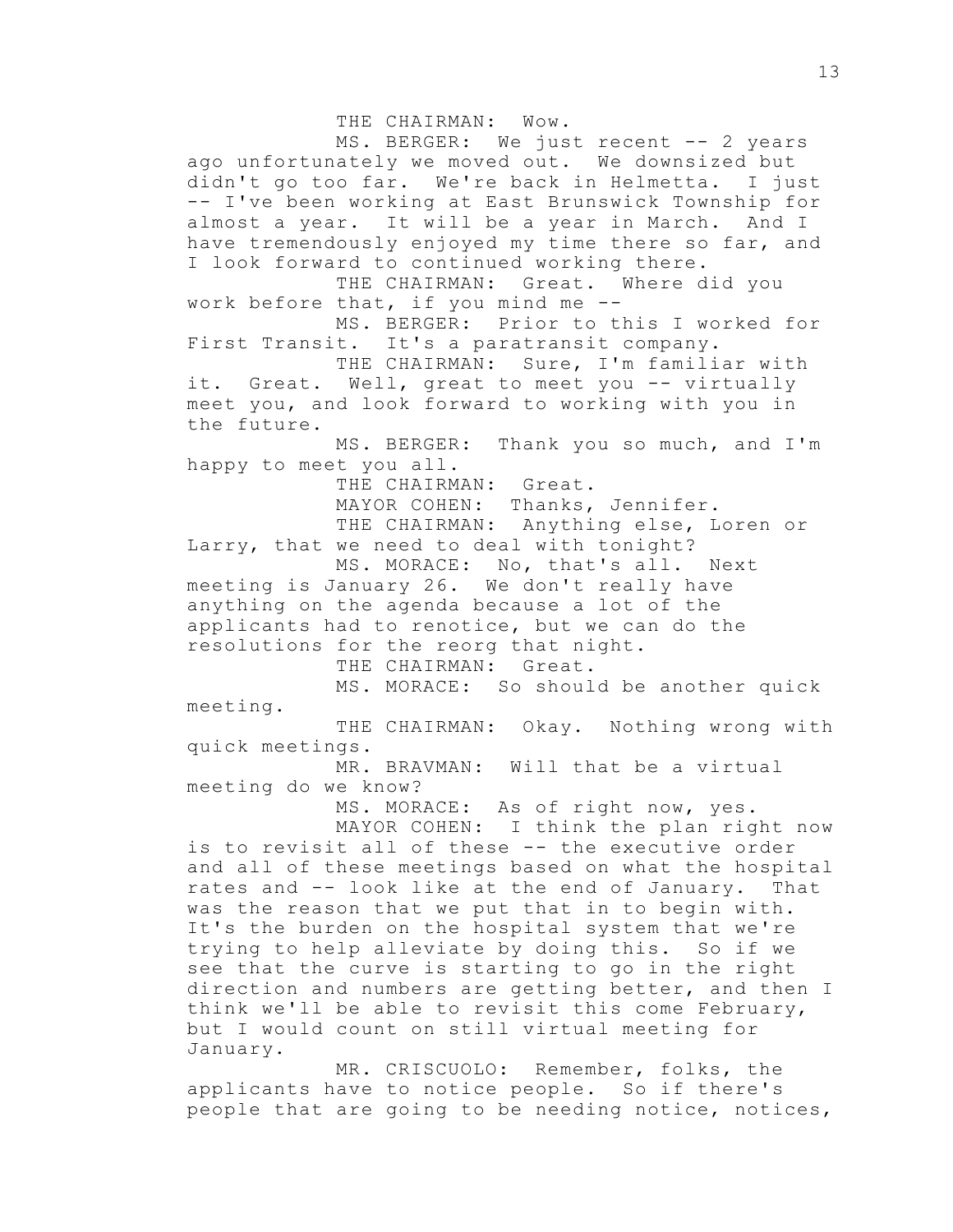we'd rather err on the side of caution to have the meeting versus, you know, advertising in person, because if you got to pull back, then the notices have to be redone and stuff. So we'll rely upon Mr. Sachs to give us guidance around notices. As Shawn always says in the meeting, was notices done properly, was the, you know, do we have jurisdiction, so on and so forth. So we'll rely upon Larry to give us that type of feedback with the noticing requirements.

MR. SACHS: Will do.

THE CHAIRMAN: And just before we adjourn, I would ask if any of my fellow board members would like to say anything? Just want to give anybody the opportunity to if they want to say anything.

MR. HEPPEL: Shawn, I would just like to thank Loren for everything that she does. From when she joined us -- and that was back around the time we had some of those really late meetings at the school -- she put in a lot of gratis overtime and everything, but no matter what it is, she's there for us, she's on top of things, and she's really just a pleasure to work with, and I thank you for everything you do, Loren.

MS. CLARKE: Thank you.

THE CHAIRMAN: Thank you, Charlie, and couldn't agree more.

Anyone else.

MS. MORACE: I just want to say it's a pleasure working with every single one of you. I really enjoy, you know, coming to these meetings and working with all of you.

THE CHAIRMAN: Well, you're invaluable

to us.

MS. MORACE: Thank you. THE CHAIRMAN: Okay. Then if that --MR. REISS: Wish everybody a happy new

year.

MAYOR COHEN: Before we close, just again want to thank everybody who's been on this board. I know there's some that didn't speak tonight. There's Larry Reiss and Muhammad. It's one of those things where when you get a chance to look around at other towns and you kind of compare to what we have here, we need to be extraordinarily happy about what we've been able to accomplish and the professionalism of the people working here, and if it wasn't so, then you would be having lots of people complaining about our decisions. We would be